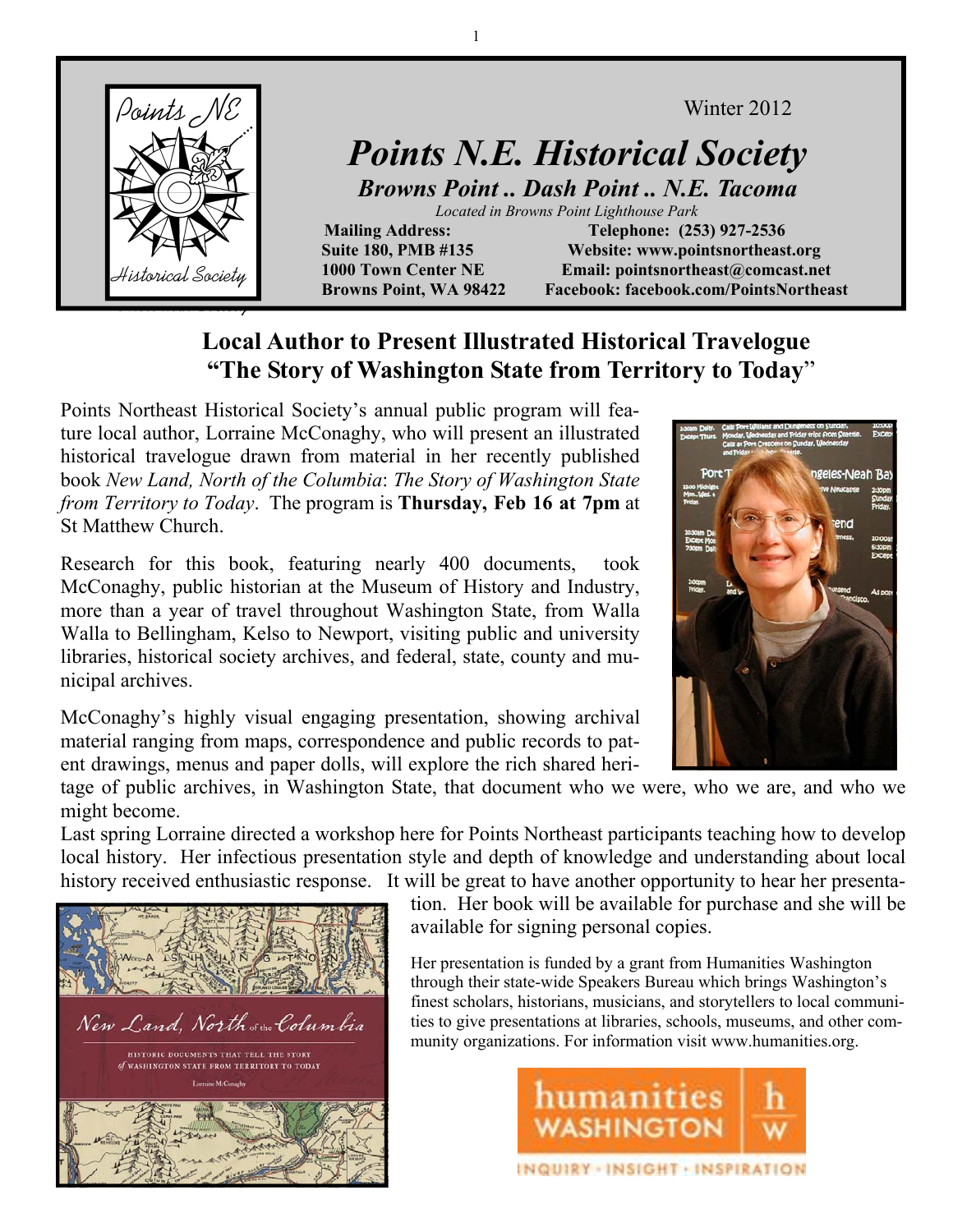### **Christmas Tea with Santa, Singing, and Holiday Cheer Attracted 250 Visitors**

The annual Points Northeast Christmas Tea at the Cottage attracted over 250 people, including lots of children, who enjoyed the beautiful holiday decorations, wonderful goodies, caroling groups, pictures with Santa, and opportunity to see and talk with neighbors and friends.

 The old fashioned Christmas interior decorations, including an army of Nutcrackers, was organized by Margot Andersen and the outdoor lighting and greenery by Kathy Juracek and Dash Point Garden Club members created a warm welcome atmosphere.

 A group of musicians and singers, organized by Chuck Zimmerman "Just for the Love of Singing," provided singing of

classic Christmas Carols and Mavis Stears played carols on the 100 year old antique pump organ.

 Over 25 volunteers recruited, greeted and directed visitors around the historic cottage museum and gave tours of the Boat House Museum with classic replica Coast Guard surf boat. Several more cookie makers provided a wide variety of home-made sweets and snacks.

 Santa (aka Jon Dewire a leader in the former Washington Lighkeepers Association) provided a lap for kids and adults to sit while Dennis Champagne took digital pictures which later were sent to all who participated.

#### **As someone commented, "This was the best Tea ever**!"

### **Learn About History of Lighthouse and Local Area Volunteer to Give Tours of Cottage—Twice a Year**

For a just a little time commitment, you can both learn more about local history and have a fun time showing people through the cottage on Saturday afternoons from 1-4pm for as little as once or twice a year.

 Special orientations with prepared background information on the history of the lighthouse will be available for those interested in getting trained as "Docents," to guide people through the Lighthouse Cottage Museum and Boat House. New docents will be paired with experienced guides. Docent training will be scheduled some time in March.

 It's a fun experience because visitors are so amazed at what they experience in the cottage museum. You don't need to be an in depth expert. Your main task is to open the cottage, put out signs, and provide a sense of welcoming hospitality. Last year we had about 2000 visitors from April through November. We are closed December to April.

Contact Randy White for more information on training and scheduling. 927-1708 or watac2001@yahoo.com

2

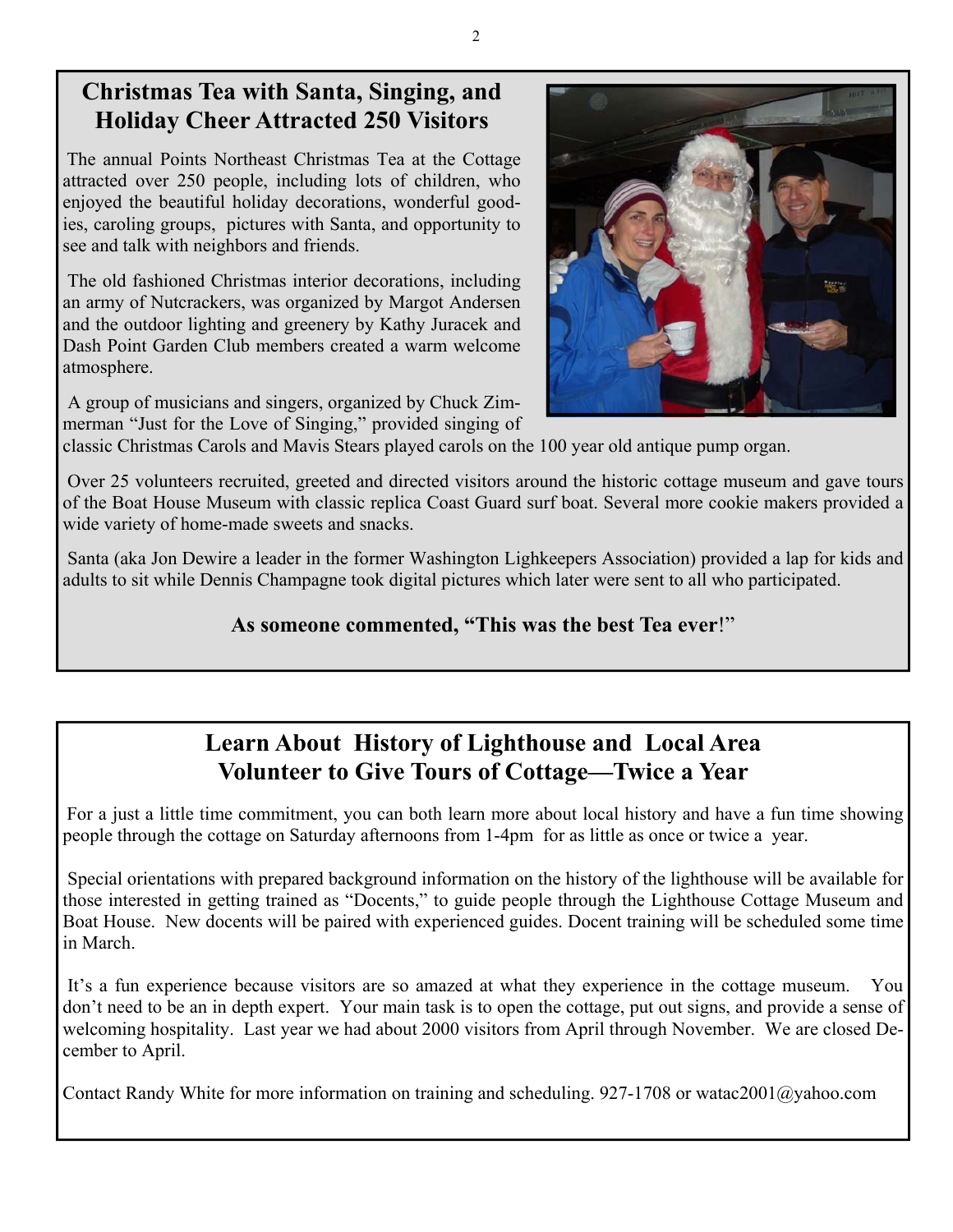

Guess who we saw at the Christmas Tea?









*Carols, cookies and friends in our 1903 lightkeeper's cottage.. Recipe for fun!*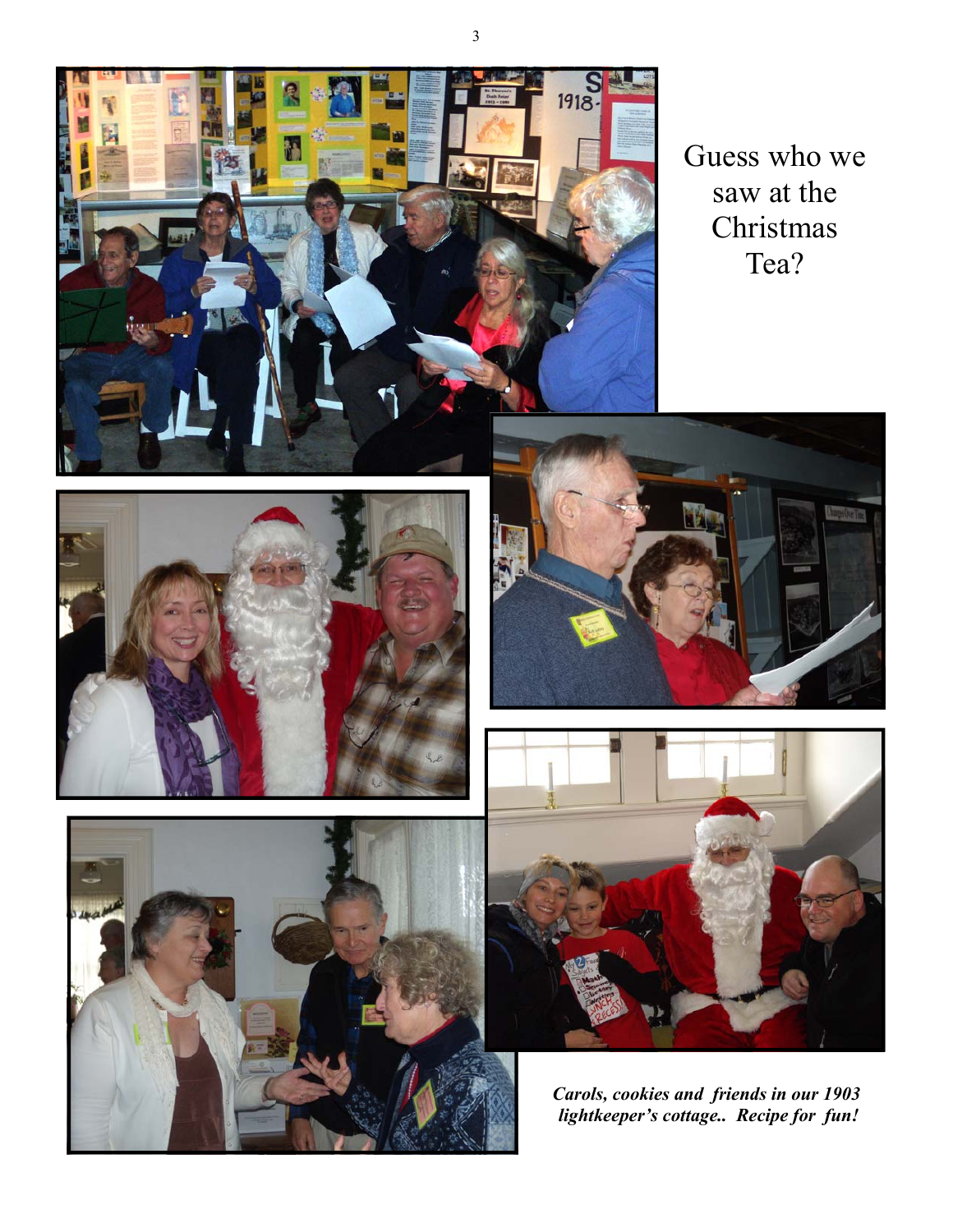### **Tacoma Fireman's Park and Foss Waterway Area Noted as Native American Venerated Location**

According to local Puyallup Native American traditions, a beautiful sunrise on the Winter Solstice provides a unique opportunity to experience a spiritual event, the opening of a doorway to the spirit world which provides insight into how life should be lived. When standing in Fireman's Park in downtown Tacoma at sunrise on December 21 the sun can be seen arising out of the top of Mount Rainier. Something akin to a Stonehedge phenomenon.

 This is just one reason, according to Douglas McDonnell, who has studied this phenomenon, to suggest that the area that now comprises Tacoma's downtown and Thea Foss Waterway is a most holy and venerated location. In addition to the solstice experience, this area was also the site of an ancient petroglyph, buried when building the railroad in the 1870's which shows an image of a corrupt man cast in stone as the consequences of not living a virtuous life.



 Together these two features show that the downtown Tacoma and entire Puyallup Valley, according to Native American traditions are blessed as being close to paradise.

## **Accomplishments for Points Northeast in 2011**

Replaced roofs on four historic buildings with funding from Wa License Plate Fund and Metro Parks Tacoma Painted fence around the cottage with materials from Metro Parks and volunteer labor Upgraded alarm system in cottage and boathouse Restored windows in Boat House Museum. and installed security window covers Restored original 1903 front and back doors and installed wainscoating in the cottage Garden Club improved Cottage Heritage Gardens and restored gardens around history center Helped to fund restoration of Dash Point Fountain Completed major restoration of original 100 year old Hyada Park real estate office Restored and recovered antique couch and chairs in cottage Hosted a  $25<sup>th</sup>$  anniversary celebration and 911 commemoration with over 450 attending Hosted annual Christmas Tea for 250 Presented History Reenactors at annual history program Sponsored a workshop which resulted in a dozen history displays showing local history Upgraded museum displays with video capabilities Increased membership to 357 including 29 life members and recruited new board members Attracted grants, matching funds, in-kind contributions for projects worth over \$75,000 Engaged in Strategic Planning sessions to provide 3-year direction for PNEHS Developed an investment plan for Endowment Fund now totaling \$14,500 Completed Agreement with Northpoint Coop School to use principal's office as museum Provided around 4000 hours of volunteer labor (valued at \$80,000+) for projects Increased cottage occupancy to 28 weeks. Attracted over 2000 visitors to history museums and hosted 45 guests from a national lighthouse group. Organized school and Scout field trips for over 250 children Provided local groups with slide presentations focused on history of the area Developed historic site scavenger hunt guide for families and schools Sponsored a maritime photo contest Continued to acquire and catalog artifacts, photos, articles, documents in the History Research Center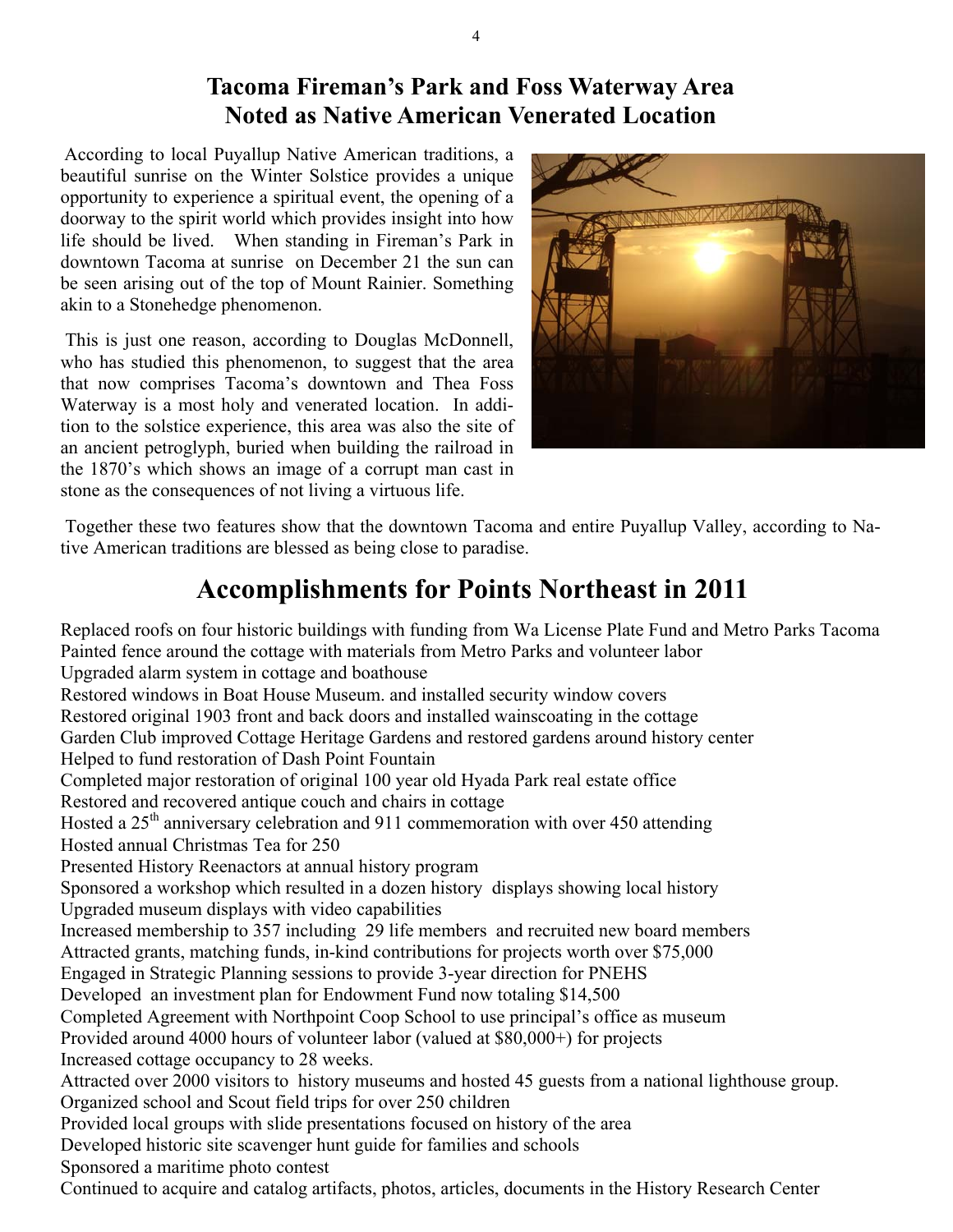## **Federal Way Symphony July Garden Tour To Highlight Lighthouse Cottage Gardens**

Federal Way Symphony has chosen the Browns Point Lighthouse cottage gardens as the focal point for their annual Garden Tour, July 21 from 10-5pm. Other gardens in the Browns Point and Federal Way area will also be included.

Not only will visitors, be able to see the Cottage Heritage Gardens and tour the Cottage and Points Northeast Historical Society Museums, but also attend gardening presentation by Alison Kutz, owner/operator of a wholesale nursery.

The Cottage gardens have been develop over the years by the Dash Point Garden Club, now led by Kathy Juracek, who is also a member of PNEHS Board.

## **Time for Membership Renewals Business Membership Perks Available**

Membership in PNEHS has increased every year for the past few years, almost tripling to over 350 in 2011. We are hoping to top 400 for 2012. You can help by both renewing your membership, if you haven't done so already, recruiting your friends and neighbors—maybe giving a membership as a gift to children or grandchildren to get them interested in the history of their neighborhood.

We sent renewal notices to everyone who has been a past member resulting so far in over 30 new members or members who have not renewed in a long time (some from over 20 years ago*). Sometimes people think that they are members of PNEHS because they are members of Browns Point Improvement Club. Even though we are neighbors and work together on projects, we are separate organizations with separate membership and dues.* 

We are also encouraging local business to support our efforts by signing up for a Business Membership for \$100 a year. In return we will give special recognition in our newsletter and on our revised website.

Memberships dues: Senior, \$10; Individual \$15; Family \$25; Sponsor, \$50; Benefactor, \$75; Patron and Business \$100. Life Membership fees: Senior \$350; Senior Family \$500; Individual \$500; Family \$750

#### **Welcome new Life Members: Bradley/ Dede Hull and Bob/Mary Robinson**

**Other Life Members**: Margot/NormAndersen, Jill/Dan Barkley, Peter/Ann Darling, Neil/Karen Hanson, Jim/PatHarnish, Bob/MarilynJohnson, Diane Malone, Jerry Monahan, Kathleen Monahan, Marie Monahan, Gary/Nancie Russ, Mavis/Larry Stears, Lynette Stevenson, Ron/Laverne Stone, Karen Sullivan, Linda/Jay VanNest, and Thomas Waite

**Below are paid up members for 2012. If your name is not here please consider renewing**. Fay Ainsworth, Browns Point Diner, Bill Drew/Aileen Williams , Akers family, Al/Mickey Allen, Anita/Don Andersen, Heidi/Doug Andersen, Harriet Anderson, Tom Anderson, Ron/Sue Ayer, Bill/Sally Baird, Jerry/Jackie Barrett, Mary/Frank Blacker, Stacy Blake, Jose/Mary Bolanos, Ray Taylor, Bonnie Stenberg, Chris/Patricia Bradley, Joe/Jean Buhaly, Janice Burgess, David/Beverly Carlson, Richard/Jeanette Carman, Jay Stern, Carol Schneider, Sandy/Chuck Carpenter, Dennis Champagne, ChrisVanasse & Cindy Laing, Christine/Douglas Clapp family, Ruth Clapp, Dick/Linda Collins, Stacy/Craig Colombel, Joan/Boyd Curtis, Mary Daughters, Diane Deason, George Dennett, Joanne Deyo, Chris Harnish & Dianne Boyd, Ted/Marje Dietrich, Amy Ecker, Adeline Ehle, Rich/Gladys Engler, Joel/Susan Farley, Barbara Farron, Brian/Tricia Fransen, Diane/Brendan Gallagher, Michael Gallagher family, John/Sue Gammell, Don Gleason, Marjorie Grim, Tom/Mari Hagen, Geri/Bob Hager, Steve Haney, Christine Harris, Carol Hazelrigg, Larry/Karen Hegarty, Heimers Family, Eric Henriksson, Mary Hildebrand, Charles/Gayle Holcom, Howard/Sandra Holder, Charlene Honda, Ellen Hovey, Bill/Betty Huff, Patti/Roger Hurlbut, Huson Family, Helen Jacobson, Scott Andersen & Jennifer Bishop, Kathy Juracek, Sharon/Mark Keplinger, Don/Dorothy Keuter, Key family, Richard/Pamela Knapp, Toni/Michael Kuresman, Art/Pam Ladley, Lucy/George Lark, Beth/Liz Latsis, Albert/Janet Lauer, Ted/Patrice Linde, Lohr Family, John /Liz Kurnitzi-Thurlow, Judy Oh & Mark Soldan, Jennifer Harnish family, Kathy Martin, Gary Jacobson/ Mary Wave Van Deren , Terry Massey, McClung Family, Julia McKee, Roger McLennan, Midi Mees, Molly Harnish, Vic Monahan, Jeff/Sandra Morgan, Robert/Shirley Muntz, Nancy Murray, Mary Nadeau, Jayne Neitzel, James/Marian Oberg, Jennifer Ohanessian, Rebecca Olson, Linda Olson, Mignonne/Bill Peterson, Douglas/Ellen Peterson, Shirley Prather, David/Jane Randles, Robert Goforth and Randy White, Gary Gillette & Renee Hughes, Jason Russ family, Seabury School, Paul /Doris Schwarz, Alex/ Kristin Sergienko, Eric/Kristen Smith, Larry/ Debra Smolinski family, Lynn/Kathy Sommers , David/Mary Souza, Beth/Josh Sparks family, Dave/Marti Stark, Julie Allen/Stephen Doll, Joe Stiegler, James Storey, Beverlee Storkman, Jesse/Mary Thomas, Susan Volz, Monica Watchie, Susan Wenski, Madeline West, Keith/Pamela Wetterer, Whitham Family, John Wilkins, Bob/Janet Witter, Victoria Woodards.

**For application,see: pointsnortheast.org or leave message at 253-927-2536**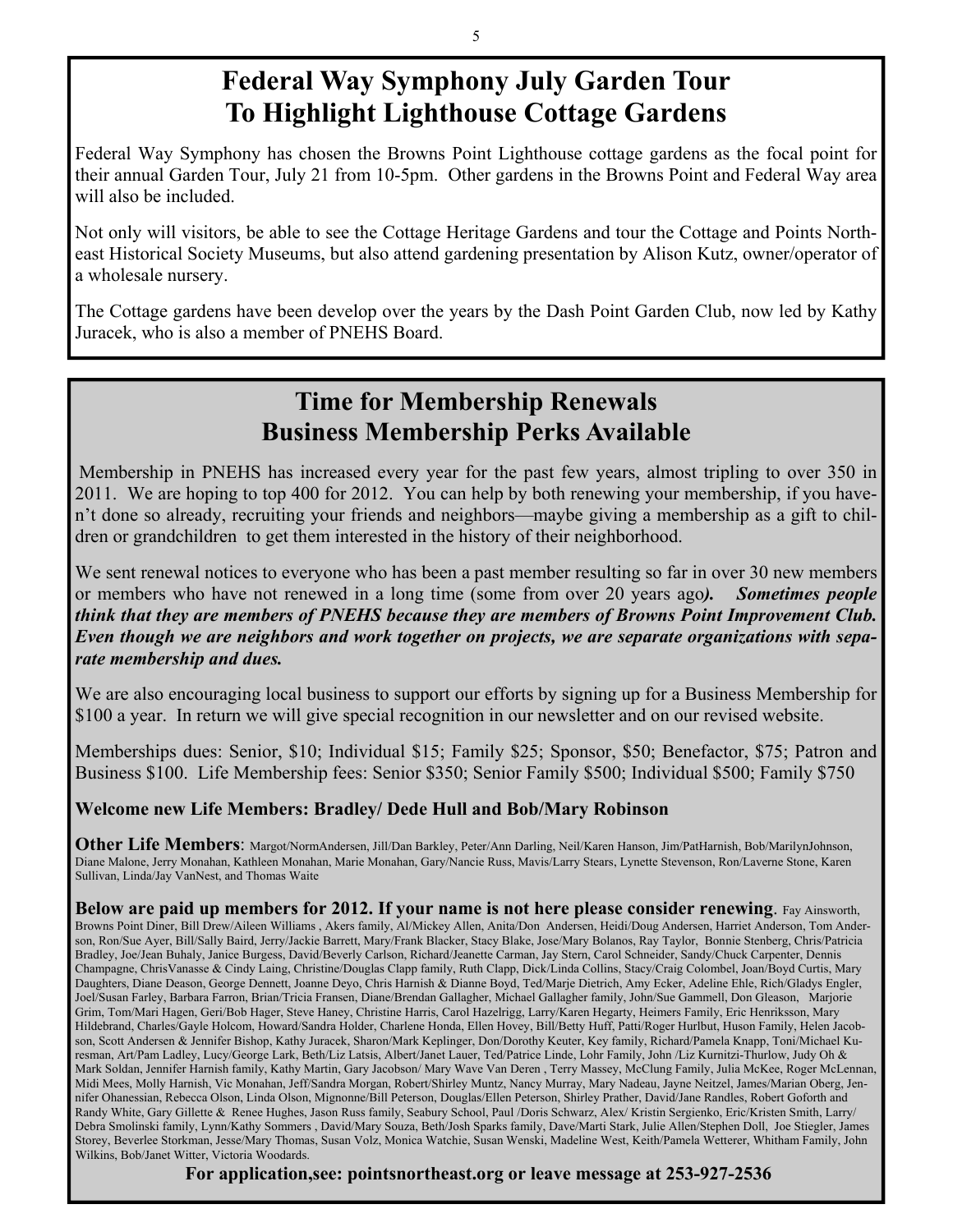# **A New Addition: Much Needed Copy Machine**

Thank you goes to **Pacific Office Automation**  located in Fife for their prompt, courteous and professional sale and delivery of a slightly used copy machine at a great rate. Removal of our dated copiers was also included.

Their service is highly recommended to any business in need.

Become a Business Member and your ad will be here! Business Memberships are \$100.



**The Browns Point Diner in the Browns Point Shopping Center**  *Shane and Tanja Leek*  **Visit our new Sand Bar** 

**Open 7 days a week M-Th 7am– 8pm F-Sa 7am-9pm Su 8am-4pm** 



### **PNEHS Board of Directors 2011/2012**

*President*  Jim Harnish *Co-Vice Presidents*  Art and Pam Ladley *Secretary/ Newsletter Editor*  Kathleen Monahan *Treasurer/ Membership Chair*  Norm Andersen *Curator*  Mavis Stears *Museum coordinator*  Linda Van Nest *Past President*  Neil Hanson *Garden Club Liaison*  **Kathy Juracek** *BPIC Liaison*  Fay Ainsworth *Sales Director*  Pam Ladley *Cottage Greeter*  Nancy Pawlicki *Maintenance Committee Chair*  Robert Robinson *Board Members*  Margot Andersen Mary Chavez Pat Harnish James Storey *Docent Scheduler*  Randy White *Dash Point School Museum*  Jill Barkley PNEHS Answering Phone 253 927-2536  *Cottage Scheduler* Julie Perkins

> *This newsletter is published by Points Northeast Historical Society*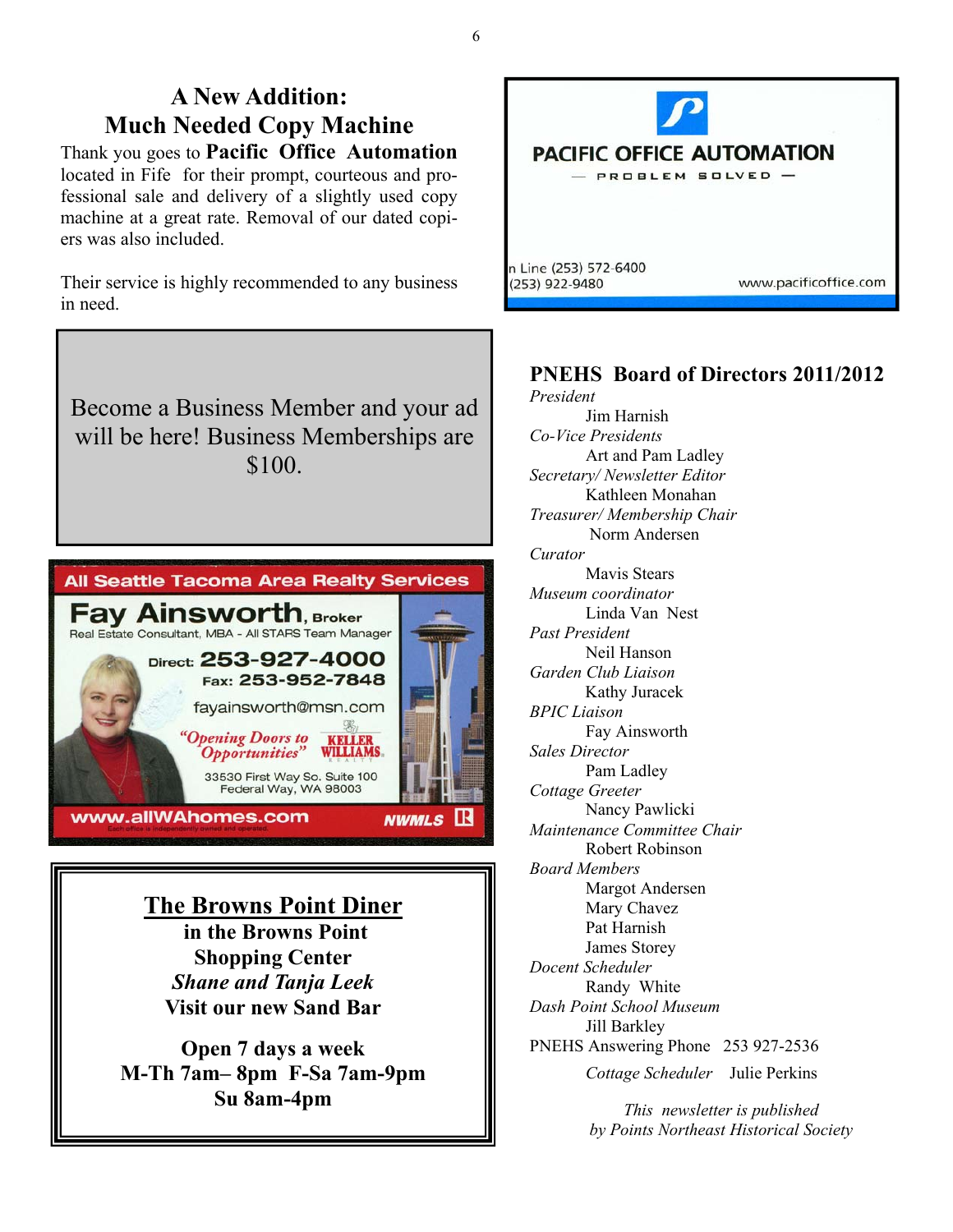**Points NE Historical Society Suite 180, PMB #135 1000 Town Center NE Browns Points, WA 98422** 

NONPROFIT US POSTAGE PAID POINTS NE HIST. SOCIETY

**Special Historical Program/Annual Meeting Thursday, January 16th, 7 p.m. St. Matthew Episcopal Church** 



**Local author Lorraine McConaghy will present an illustrated historical travelogue** *The Story of Washington State from Territory to Today* 

|                                    |                                                   | <b>Ballot for 2012 Annual Meeting Elections</b> |     |                        |
|------------------------------------|---------------------------------------------------|-------------------------------------------------|-----|------------------------|
|                                    |                                                   | <b>Please mail your ballot by February 15</b>   |     |                        |
|                                    |                                                   | to Points NE Historical Society at              |     |                        |
|                                    |                                                   | <b>Suite 180 PMB #135</b>                       |     |                        |
|                                    |                                                   | <b>1000 Town Center NE</b>                      |     |                        |
|                                    |                                                   | <b>Browns Point, WA 98422</b>                   |     |                        |
|                                    |                                                   | Or                                              |     |                        |
|                                    | Bring to the Annual Meeting, February 16th 7 p.m. |                                                 |     |                        |
|                                    |                                                   | I cast my vote for :                            |     |                        |
| Treasurer:                         | <b>Norm Andersen</b>                              | 3 year term                                     | yes | $\mathbf{n}\mathbf{o}$ |
| <b>Vice President: Neil Hanson</b> |                                                   | 2 year term                                     | yes | $\mathbf{n}\mathbf{o}$ |